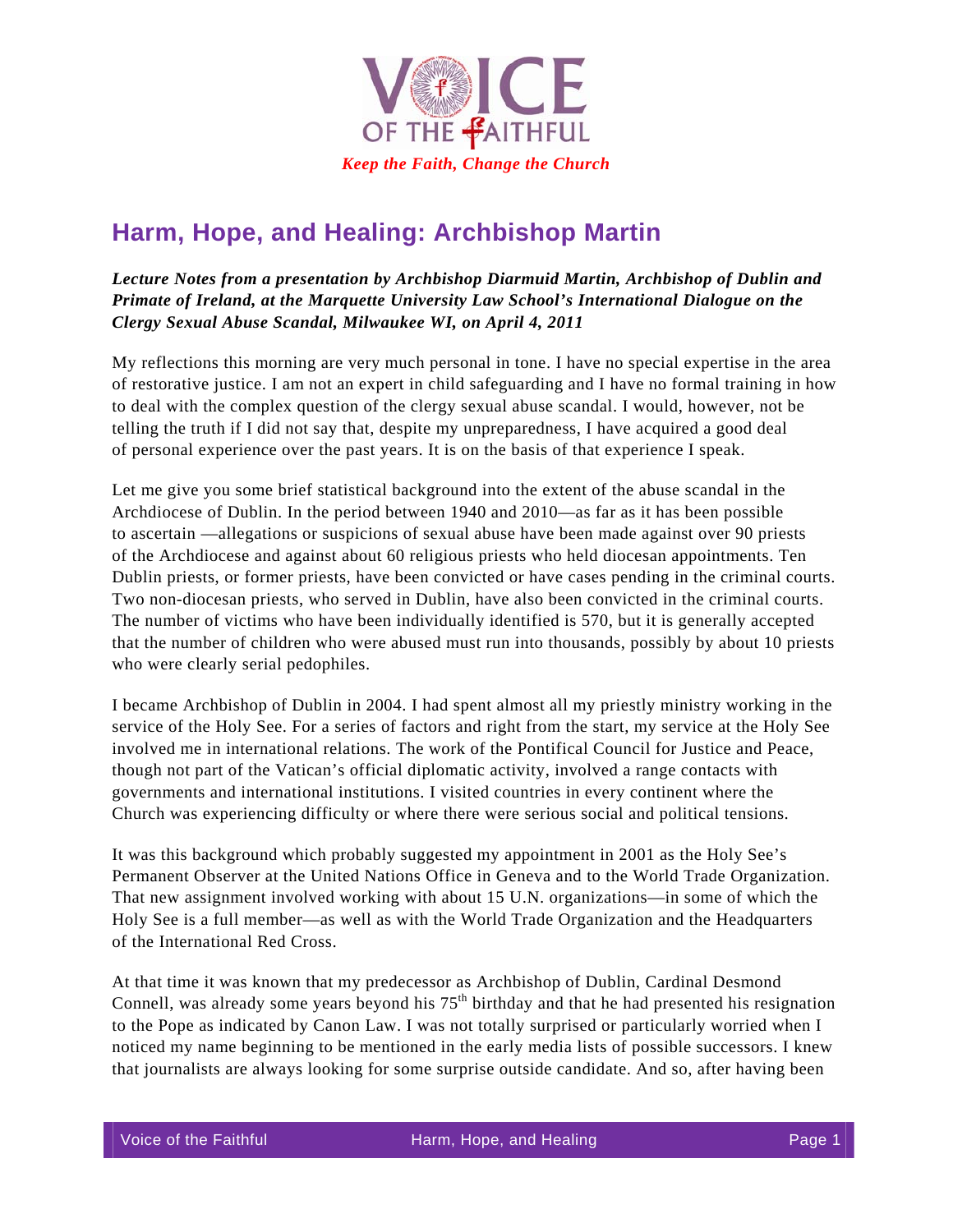forgotten and ignored by the Irish media for decades, my name began appearing in newspapers as "a high flying, veteran Vatican diplomat" ideally placed to be sent back to Dublin to impose Rome rule.

As the speculation went on, in time my name appeared less and less among the prospective candidates and quite soon, to my satisfaction, I was no longer a "high-flyer" but a "long-shot outsider" to be looked at if no agreement could be reached on a local candidate.

Then one day a senior figure in the World Council of Churches said to me that he had read an article which presented a coherent argument that I should after all be considered for Dublin. I told him that he knew how much I was committed to my current assignment and that I would even ask for his protestant prayers to help prevent any change. Just a few months later having read the news of my appointment as Coadjutor Archbishop of Dublin, my friend called me saying that it was now clear to him, a good Presbyterian, that protestant prayers obviously had no effect in the Vatican.

I begin with this rather rambling personal reflection to stress that taking on the appointment as Archbishop of Dublin was not something that I had been preparing for or was prepared for. I had very rarely been involved in or indeed even consulted on Irish matters in the Vatican. I never lived in the Irish College or any Irish institution.

Today I can only smile when I read media reports saying that I was whisked out of the Vatican service to be sent back to Ireland "to clean up the sex abuse scandal" in Dublin. In all I had just two conversations with the Congregation for Bishops prior to my return to Dublin and the first was almost exclusively a discussion on why I felt I was not the person for the job. I was shown no files, given no statistics, given no special advice or information or mandate about the situation that I was to face. My conversations in the Secretariat of State focused more on the appointment I was leaving than on the task I was to undertake.

Within a few months however, I had succeeded Cardinal Connell and found myself responsible for a situation for which I had had no real initiation. To be just regarding Cardinal Connell, he had been central in putting into place within the diocese and on a national level the first clear norms for addressing the question of child sexual abuse by priests. He had re-established the use of Canonical trials for abusers. He had established a Diocesan Advisory Panel which had gained much expertise. He had above all established a Diocesan Child Protection Office with a lay director, Mr. Phil Garland, who had already begun his work in establishing not just an office, but a very different system.

I remember well the first complaint about the behavior of a priest that arrived on my desk. I looked briefly at the priest's file to see if there were any earlier indications about his behavior. At the top of the file I found a yellow page saying "Inspected regarding CSA—Nothing found". I felt however that I should look at the file in a little more detail and found that the very next document was an internal note: "Father X seems to be back to his old activities." Clearly there was knowledge of "old activities" but no clear understanding that these activities indicated an ongoing serious pattern of grooming which should clearly have raised red flags. The case was effectively dealt with respecting the appropriate norms; the priest was removed from ministry and the civil authorities informed.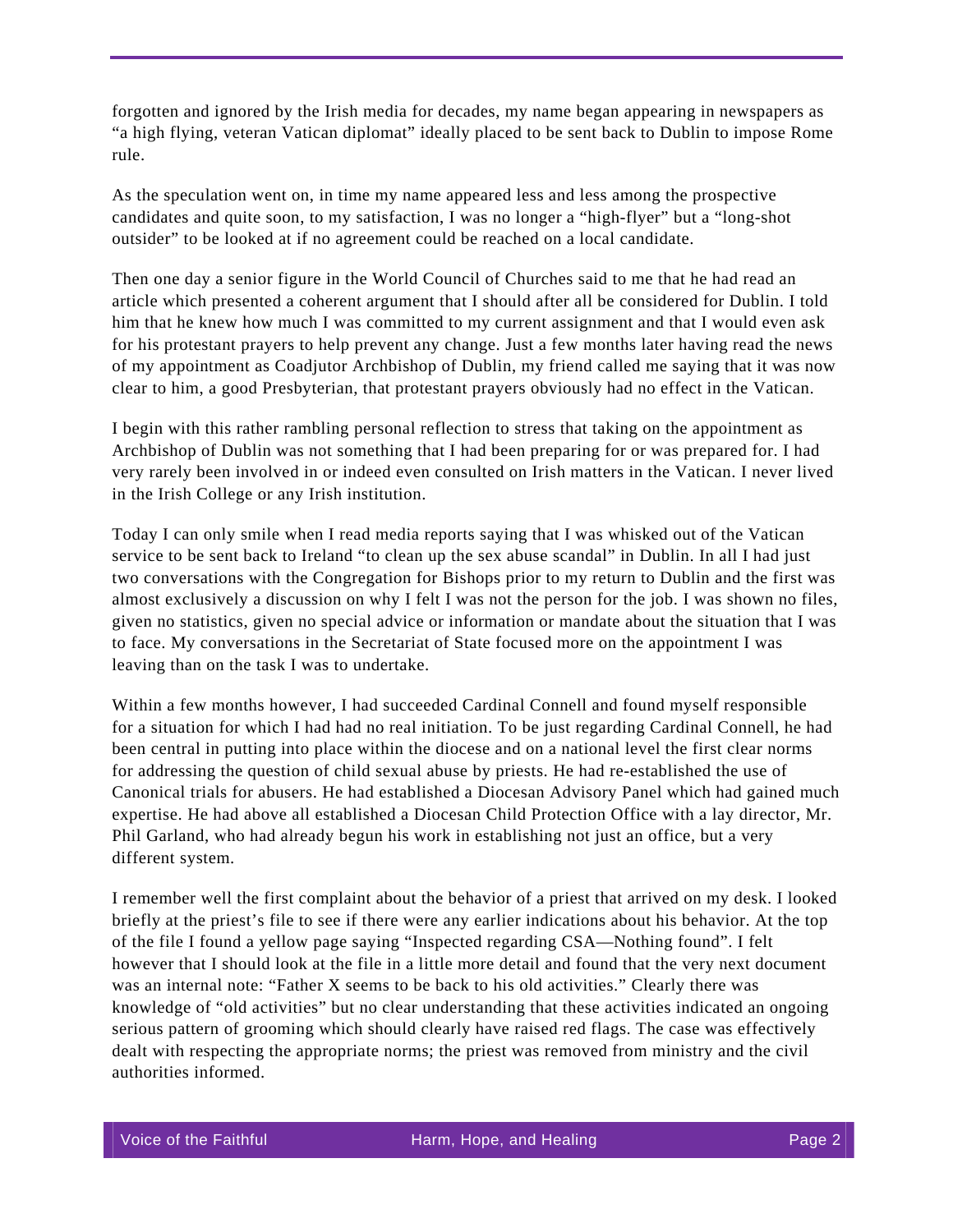This afternoon, Ian Elliott, Director of the National Office for the Safeguarding of Children in the Catholic Church in Ireland, will illustrate the current norms we have in place for the Irish Church and about the way that his office is tackling the question of child safeguarding in the Church in Ireland on a very broad scale.

It still concerns me, however, that worrying behavior might even today not be recognized for what it is by a diocese or Religious Congregation. We have definitions, but these may still well be interpreted differently by different Church authorities. On more than one occasion, for example, I have been asked by other bishops to allow priests of their dioceses who have been removed from ministry to preside at weddings or funerals in Dublin. Those bishops obviously have a different understanding of what being "out of ministry" means. Even the best norms are subject to different interpretation. This stresses the crucial role in Ireland of the National Office not just in setting standards and guidelines but also in training and in monitoring.

That first case that I had to deal with led me to have serious misgivings regarding the earlier examination of files, which I was told was done rapidly over the previous Christmas period by three priests. My first decision then was to have all files re-examined by an independent outside expert asking him to verify if there were any indications in any personnel files regarding possible worrying behavior by priests. Again Ian Elliot will illustrate the need to ensure that his office can carry out its work of independent monitoring of all files on an on-going basis by competent assessors.

There are particular circumstances in Irish data-protection law which makes invasive investigations of files somewhat difficult for non-statutory bodies. The National Office for the Safeguarding of Children in the Catholic Church in Ireland has no powers other than moral compulsion to demand compliance and thus depends on the complete voluntary cooperation of the Church authorities. A Church with moral conviction should however have no need to rely on moral compulsion. Only the truth sets us free.

While my investigation of files was on-going, the Irish Government announced its intention to establish its own Commission of Investigation into the question of the sexual abuse of children by priests in the Archdiocese of Dublin. This commission—which became known as the Murphy Commission—had the power to request discovery of any documentation that the diocese possessed regarding any priest against whom allegations had been made or about whom suspicions existed. I decided then to widen my investigation of files beyond personnel files. Files were discovered in the most unlikely of places; at times there were files on a particular priest in up to 10 different diocesan offices or with Auxiliary Bishops or even retired officials.

Phil Garland, the Director of the newly established diocesan Child Protection Service, was at the same time endeavoring to have all files relating the child sexual abuse by priests gathered into his office and was not finding it an easy task. My requests to retrieve all existing documents on child sexual abuse from current and former diocesan officials went at times unanswered even after repeated requests. In one case I saw diocesan documents for the first time when I was asked by the Government Commission of Investigation to comment on them, having been told that the Commission had made discovery of these documents from a former diocesan official. This dispersal of information and the lack of communication between various authorities in the diocese contributed very significantly to the misreading of the seriousness of the behavior of some offenders.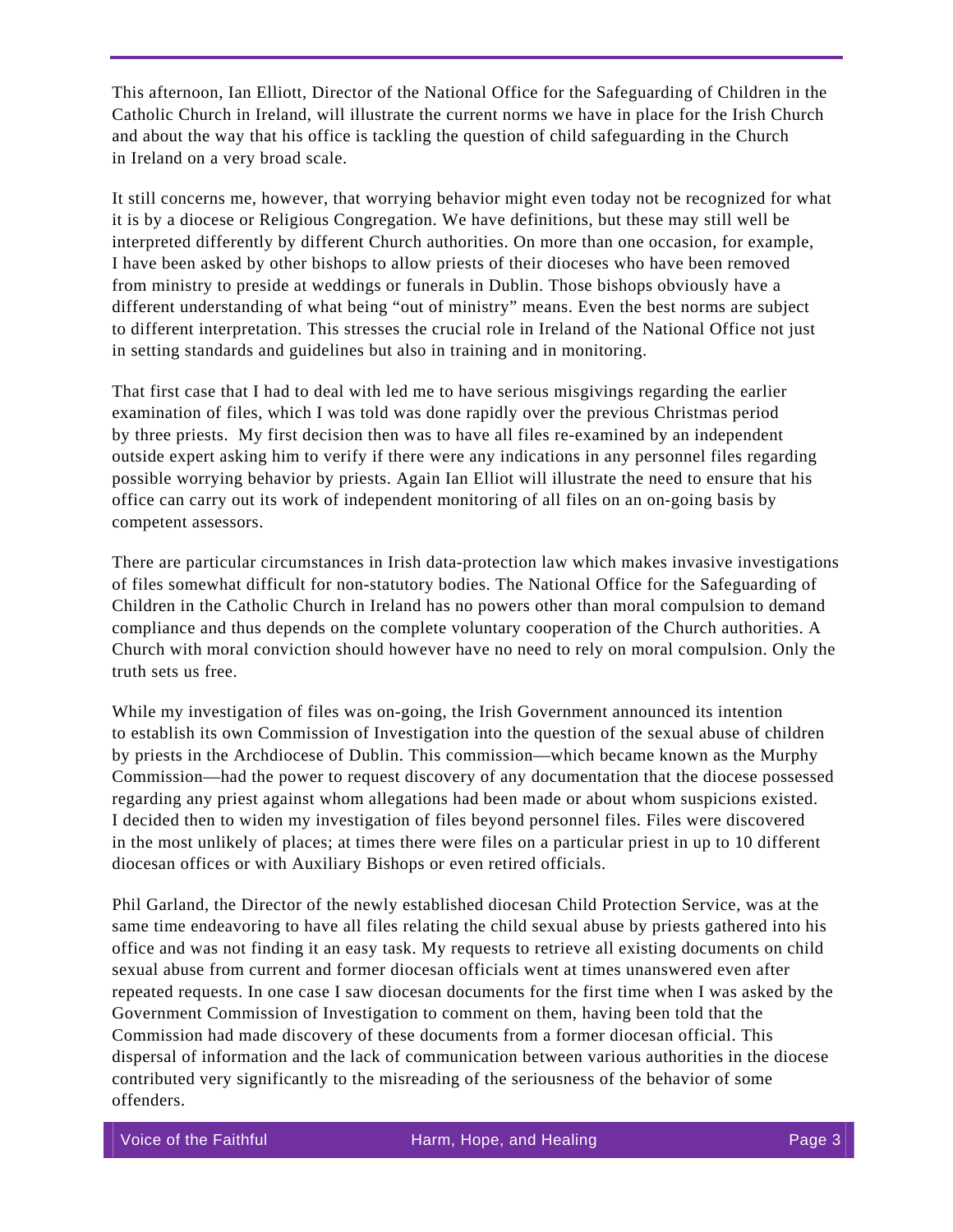For the duration of the work of the Murphy Commission I was in a particularly difficult position in that I could not speak about the evidence that was unfolding and I was left in an invidious situation. Priests were suspicious of me, feeling that I was allowing uncontrolled access to their personal information. In fact, the Commission required discovery only of documents regarding individual priests who had been the subject of allegation or suspicion. There was no generalized handing over of documents. One Catholic newspaper asserted that I had invaded the files of the counselors of the Diocesan Marriage Counseling Service. It took weeks of legal battling before the newspaper retracted this inaccurate and unfounded story.

I tell these events not to re-open history, but to illustrate just how difficult it is to bring an institution around to the conviction that the truth must be told. All institutions have an innate tendency to protect themselves and to hide their dirty laundry. We have to learn that the truth has a power to set free which half-truths do not have. The first condition for restorative justice is that all parties are willing to tell the truth and to take ownership of the truth, even when the truth is unpleasant. As I said at a recent liturgy of lament in Dublin: "The truth will set us free, but not in a simplistic way. The truth hurts. The truth cleanses not like smooth designer soap but like a fire that burns and hurts and lances."

When the Murphy report was finally published I was strongly criticized for not criticizing the report. People were telling me that I should have attacked the Commission for not having attacked the lawyers and the psychiatrists and the media consultants for their failures, while all I did, it was said, was to recognize the failures of priests and bishops. Letters were written by diocesan authorities to all priests and leaked to the press saying that: "Archbishop Martin was out of the country when all this was happening. He has no right to speak. Had he been here, he would have done the same things as we did."

Perhaps I would have acted as those in responsibility did then. It is possible that the advice of lawyers and psychiatrists and media advisors may not have been the best advice. It may also have been that the lawyers and the doctors had been asked the wrong questions or were not given the correct information. In the face of the disastrous situation revealed in the Murphy Report, however, I felt that this was not the time for finding faults within the Report. The minimum that I would have expected was that, looking at the overall and indisputable horrors revealed in the Murphy report, there would have been recognition that the decisions taken were the wrong ones and that they should be recognized as having been wrong. I still cannot accept a situation that noone need assume accountability in the face of the terrible damage that was done to children in the Church of Christ in Dublin and in the face of how that damage was addressed. The responses seemed to be saying that it was all due to others or at most it was due to some sort of systems fault in the diocesan administration.

Within days of the first ritualistic expressions of regret about what the Murphy Report had revealed, people were quickly encountering a "Church of silence." No one was accountable. No one was saying anything any more. In isolated cases there were even those who claimed that I should challenge Judge Murphy herself and the quality of her Report.

No report can ever be without its defects, but in its essence the Murphy Report illustrated a reality which can only be described as horrendous. It would be horrendous in any situation but what did it say to people when this happened within the Church of Jesus Christ?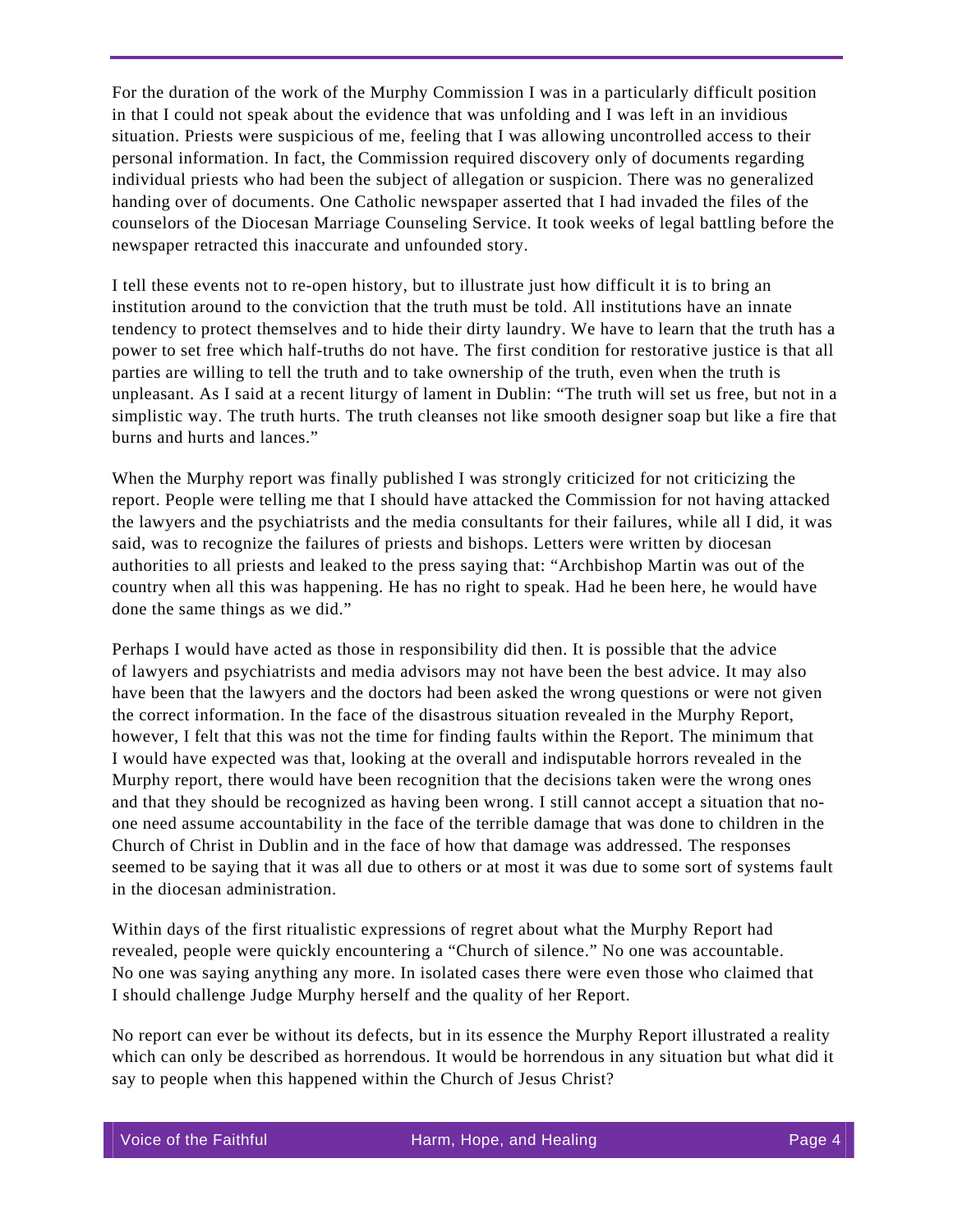I provided the Murphy Commission with almost 70,000 documents. I believe I did the right thing. I believed I was doing the right thing and I was more and more convinced I was doing the right thing the more I read those documents and as I met with some of those who were the victims of abuse and their parents and their spouses and their children.

Reading the final report of the Commission brought out for me even more clearly the extent of the problem that existed in the Archdiocese of Dublin and the extent of the suffering it brought with it and which still exists today. The dominant emotion I experienced in reading documents and meeting victims was anger; anger at what was done to children; anger at the grief of parents who live still today with feelings of guilt and bewilderment; anger at the fact that the Church failed its weakest; anger at those who still seem to be in denial.

There is still more to come about Dublin. One chapter of the Murphy Report has not been published in its entirety. There is still more to come about another Irish diocese where the Murphy Commission's Report has been finalized but not yet published. But the story does not stop there. Since the Murphy Report has been published the diocese has been receiving more and more complaints especially about a number of serial pedophiles who had been ministering in the diocese over a long period of time.

Already during the workings of the Murphy Commission I had begun speaking of thousands of direct victims. It is now obvious to me that most of the serial pedophile priests who were working in Dublin will each have abused hundreds of children. Some had been abusing from the time they were in the seminary and then for at least 10 years. Some were abusing for even longer.

Statistics can be used in different ways. If I take a Father Z, I can categorize him statistically in various ways. He can be statistically registered as one priest; it can be determined however that he abused perhaps 100 known victims; there can be valid indications that he had probably abused hundreds more other children; the number of family members affected will then easily reach into the thousands. And that is just for one priest. And in Dublin you must multiply Father Z by about 10 real serial abusers. More dramatically still, there are no accurate statistics about those who took their own lives.

But even those numbers, though shocking, have not got the right focus. Statistics are too often offender-focused. We have to set out from the standpoint that the person who was at the epicenter of abuse was not the priest, but the victim, a child. A restorative justice approach would have to reorient the way we draw up not just our statistics but our pastoral care. One victim constantly reminds me that the stern words of Jesus in Saint Matthew's Gospel (Mt 18:6) about the "great millstone" to be fastened around the neck of anyone who becomes a stumbling block for the "little ones", are quickly followed (Mt 18:12) by the teaching on the Shepherd who leaves the 99 sheep to find the one who has been lost.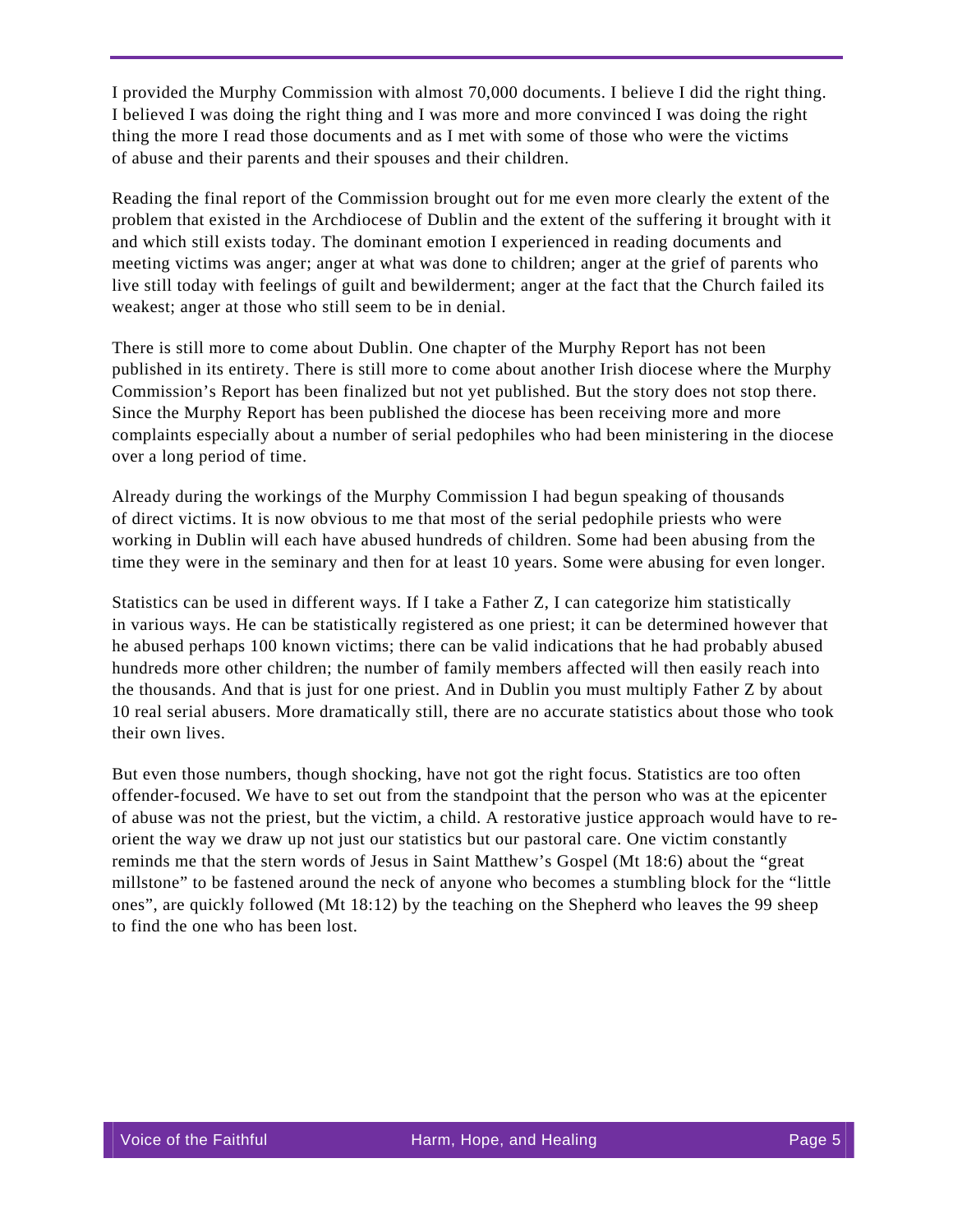This victim reminds me that it is the lost child, the molested child who should be at the center of our attention. The Church should be actively seeking out victims to embrace them with the healing power of Jesus Christ. Certainly so many victims are left with the impression that they are being "dealt with" rather than being sought after and reached out to with priority care. Victims rarely feel that they are been given priority over the 99.

What was documented in the Murphy Report is horrendous. The Archdiocese of Dublin got it spectacularly wrong. All I found I could say on the publication of the Report was that the Archdiocese of Dublin got it spectacularly wrong; spectacularly wrong "full stop,, not spectacularly wrong "but." That decision of mine was, I was told, "a catastrophic media strategy."

Let me come back to restorative justice. Is there room with those who have sexually abused children to apply a system of justice which rather than simply punishing the offender, attempts to allow the offender to be part of the process of restoration and healing? What is my experience?

Restorative justice has shown striking results in many areas. But restorative justice is not cheap justice. It is not justice without recognition of wrongdoing, without putting the balance right. Restorative justice may possibly even be about forgiveness, but again not about cheap forgiveness.

In the case of serial sexual offenders restorative justice is not about restoration to ministry. There can be admission of guilt on the part of the offender and even expression of forgiveness on the part of a victim, but the Bishop has to establish a balance between the need to rehabilitate offenders and the duty to protect children. The bishop or religious superior has a fundamental responsibility to protect children and the most vulnerable in society. We should not overlook the fact that the very words of Jesus regarding those who harm children are among his harshest and least conciliatory.

Without wishing to be unduly harsh, I feel that I can honestly say that with perhaps two exceptions I have not encountered a real and unconditional admission of guilt and responsibility on the part of priest offenders in my diocese. Survivors have repeatedly told me that one of the greatest insults and hurts they have experienced is to see the lack of real remorse on the part of offenders even when they plead guilty in court. It is very hard to speak of meaningful forgiveness of an offender when the offender refuses to recognize the facts and the full significance of the facts.

This does not mean that the reaction to the offender should be simply a punitive one. The sexual abuse of children is a heinous crime. There are no theological arguments or norms of canon law which can in the slightest alter that fact. This does not mean that the offender be simply abandoned. The prison system on its part should have more than a punitive role. On release, the Church authorities—even if the offender is dismissed from the clerical state—have their responsibilities to the offender.

The first responsibility is to ensure that the offender constitutes no risk to children. The primary responsibility here should be of public authorities and regrettably the legislative framework in the Republic of Ireland still leaves a great deal to be desired in this regard. There are a number of laicized priest offenders living in Dublin—some who were incardinated in United States dioceses and barely known to us—who are still in total denial of their wrong-doing and who must be therefore considered high risk and yet are not even on a sex-offenders list.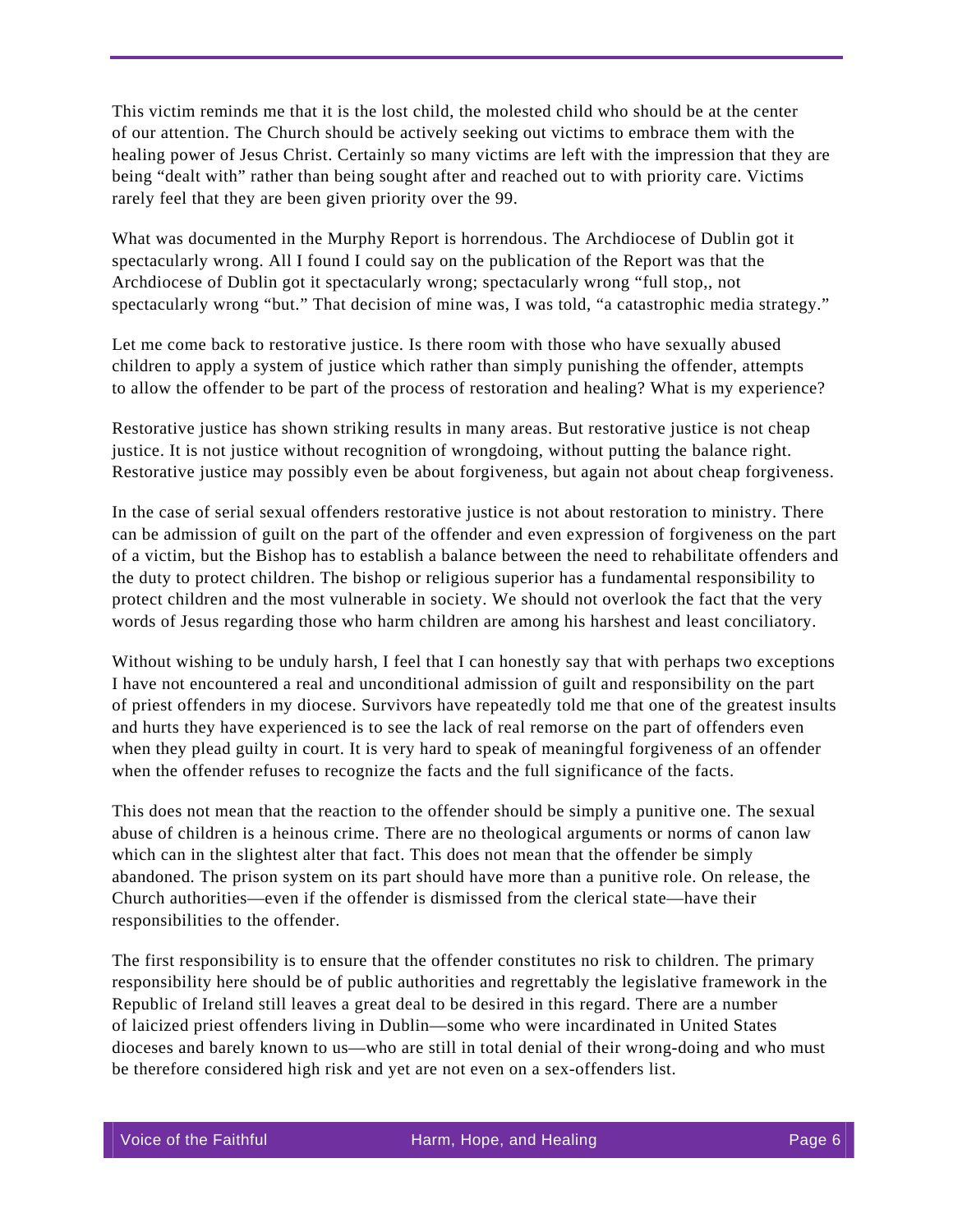There are others where the level of risk is lower. It is important to ensure for priest offenders an environment which renders them as safe as possible and that they be monitored and supported by the diocese or religious congregation. Negative scapegoating of offenders, or simply leaving them be, will in all possibility even increase the level of risk that they pose. The Archdiocese of Dublin has a specific member of its Child Safeguarding team who carries out the work of monitoring offenders and a small committee supports him. In each case a very strict regime is required of the offender and hopefully any signs of resistance to such a regime are recognized early. It must be recognized that some priest sex offenders will be very manipulative in seeking to be restored to some ministry or in finding ways of getting access to children.

While victims—at least in Dublin—will rarely want to have anything to do with offenders. I believe that they do recognize the efforts of the Archdiocese to establish a strict yet humane support approach to monitoring offenders. Such monitoring is in the interest of all, but it is very difficult for the Archdiocese to do this on its own without some collaborative framework with police and public authorities.

What does restorative justice mean for victims? This is the challenge which haunts me. I wish that I could promise that magic term "closure" to victims. But I am aware that even saying that can be offensive to survivors. I cannot determine when they find closure. There is no fast track healing. I can play my part, but I cannot achieve healing by decree. What I do know is that I can make things worse and at times I know that I do. Promises must be kept. Deadlines must be respected. Established norms must be respected. To victims any attempt at covering-up or backtracking on norms signifies betrayal.

Melissa Dermody will illustrate the work that is being done within the Church in Ireland by our outreach service to victims called *Towards Healing*. It is a service which provides counseling but goes beyond counseling. Victims need more than counseling alone. They have been robbed not just of their childhood but of that self-esteem without which deep wounds will remain open and will on occasion explode.

For a long time there was little attention paid to the spiritual needs of victims. Counseling and financial help were provided, but the spiritual wounds were rarely recognized. A precondition for the Church's providing a service of spiritual healing to victims is that the Church learns to be a truly restorative community, a community which welcomes and accepts the wounded into its community on their terms. Victims have told me of examples of their feeling that their priests were somehow embarrassed by their presence. Their priest would prefer not to have to talk about what had happened.

As part of the recent Apostolic Visitation to the Archdiocese of Dublin, the Archdiocese organized a liturgy of lament and repentance which was prepared primarily by victims of abuse in Dublin. There was an element of risk involved that a public event could be derailed. Protesters entered the Pro cathedral in Dublin during Easter Sunday Mass last year and children's shoes were thrown around the altar. The liturgy of lament in fact was a truly restorative moment for many who took part and they felt that they had encountered in it a Church which was beginning to identify with their hurt and their journey.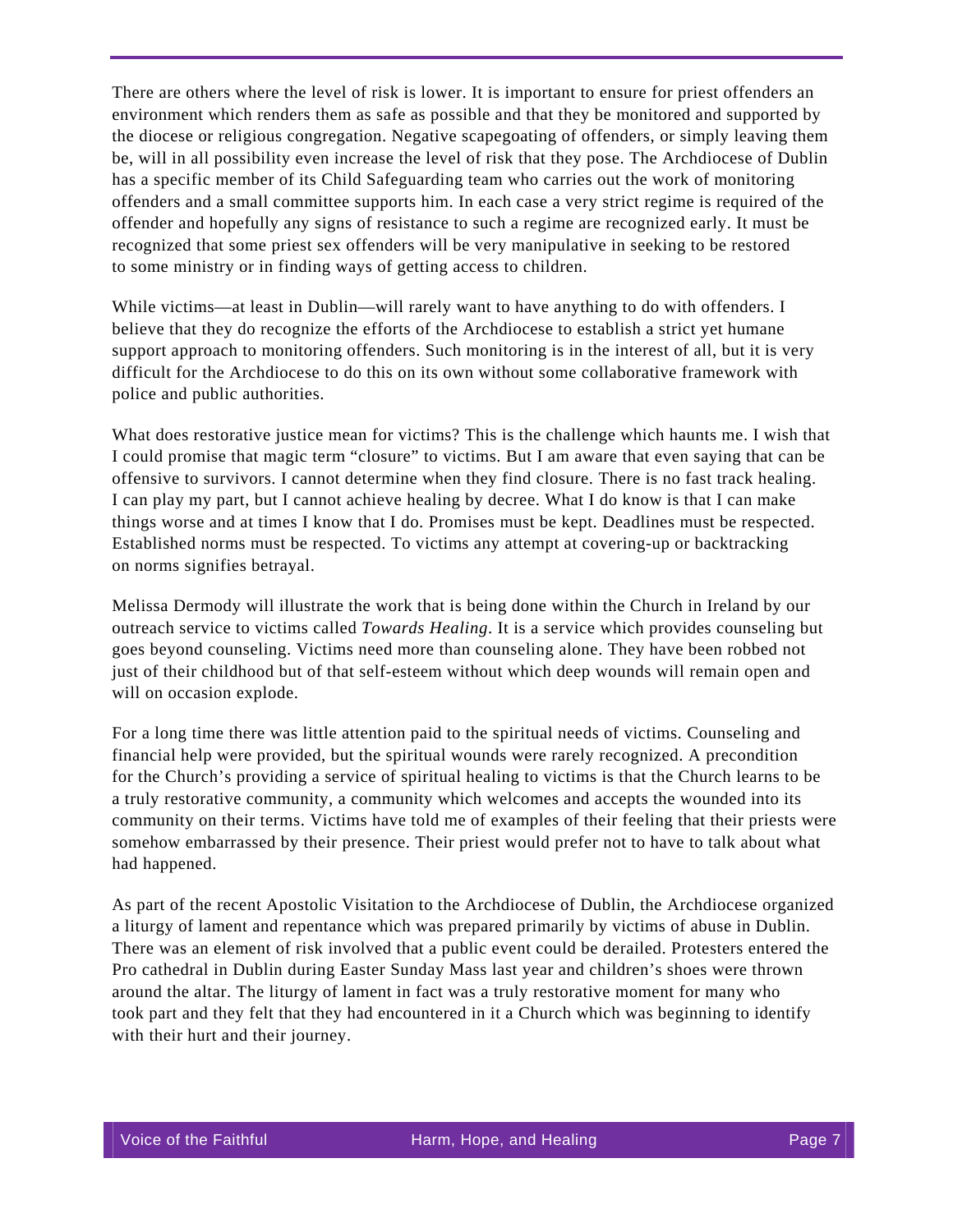I was annoyed to read in newspaper reports that the liturgy of lament was "presided over" by Cardinal O'Malley or by me. It was not led or presided over by any Cardinal or any Archbishop. By design, the entire sanctuary area of the Cathedral was empty except for large, stark wooden cross. My intention was that the liturgy would be presided over by the cross of Jesus. There were to be no celebrities. Anyone who spoke came out of and returned to their place among the people of God in lament or repentance.

But there are so many survivors who have not had that experience of being surrounded by a Church in lament, rather than a Church still wanting to be in charge, feeling that it can be in change even of their healing. Lives have been damaged and people are still left alone with their nightmares and their fears. Many victims were sought out by their offenders because they were already in some way vulnerable people and that vulnerability has been magnified as a result of abuse.

For restorative justice to work in a Church environment then the Church becomes a restorative community, a restorative community for all. Priests who have dedicated their entire lives to ministry and witness feel damaged and wounded by the sinful acts of others. They need new encouragement and enhancement, but always rejecting any sense of denial of what happened or feeling by priests that that they are the primary victims.

The culture of clericalism has to be analyzed and addressed. Were there factors of a clerical culture which somehow facilitated disastrous abusive behavior to continue for so long? Was it just through bad decisions by Bishops or superiors? Was there knowledge of behavior which should have given rise to concern and which went unaddressed? In Dublin one priest built a private swimming pool in his back garden to which only children of a certain age and appearance were invited. He was in one school each morning and another each afternoon. This man abused for years and there were eight priests in the parish. Did no one notice? More than one survivor tells me that they were jeered by other children in their school for being in contact with abuser priests. The children on the streets knew, but those who were responsible seemed not to notice.

The question has to be asked as to what was going on in the seminaries. The explosion of abuse cases took place, it would seem, in the in the 1970's and early 1980's, immediately after the Second Vatican Council. The problem existed, however, long before the Council and some of the serial abusers identified in the Murphy report were ordained and were abusing long before the Second Vatican Council.

Certainly in the post-conciliar years there was a culture which thought that mercy rather than the imposition of penalties would heal offenders. I believe that this was a false understanding of mercy and of human nature. Meanwhile, serial sexual abusers manipulatively weaved their way in and out of the net of mercy for years, when what they really needed was that they be firmly blocked in their path.

There is a real need of a formation regime for future priests which will more effectively foster the development of rounded human beings, not just in the area of human sexuality but in overall mature behavior and relationships. Being a priest today requires a high level of human and spiritual maturity to be able to face the challenge of truly serving the community. My fear is that some